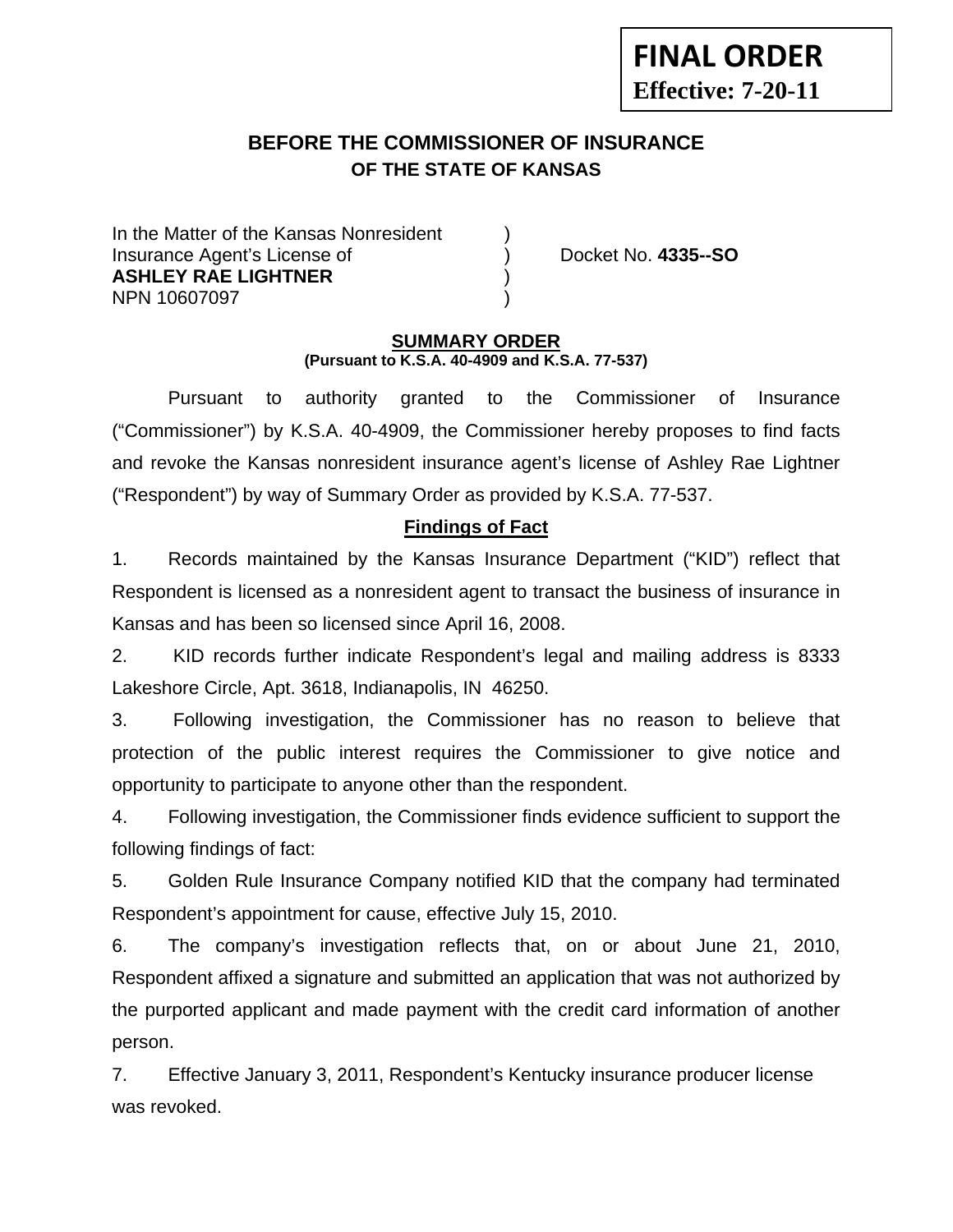8. Effective March 28, 2011, Respondent's South Carolina insurance producer license was revoked.

9. To date, Respondent has not reported either of these actions to KID.

10. By letter dated May 31, 2011, counsel for KID recited the foregoing facts and invited Respondent to reply if the facts were not correct.

11. To date, Respondent has not replied, and the letter was not returned.

12. In addition, Respondent's Oklahoma and Wisconsin insurance producer licenses were revoked in May 2011, and to date Respondent has not reported those actions to KID.

## **Applicable Law**

13. K.S.A. 2010 Supp. 40-4909(a) provides, in relevant part:

"The commissioner may deny, suspend, revoke or refuse renewal of any license issued under this act if the commissioner finds that the applicant or license holder has: . . .

 (2) Violated: (A) Any provision of chapter 40 of the Kansas Statutes Annotated, and amendments thereto, or any rule and regulation promulgated thereunder; . . . .

(4) Improperly withheld, misappropriated or converted any moneys or properties received in the course of doing insurance business. . . .

(8) Used any fraudulent, coercive, or dishonest practice, or demonstrated any incompetence, untrustworthiness or financial irresponsibility in the conduct of business in this state or elsewhere." K.S.A. 2010 Supp. 40- 4909(a).

14. K.A.R. §40-7-9 requires a licensed agent to report to the Commissioner within 30 days any disciplinary action against the agent's license by the insurance regulatory agency of another jurisdiction.

15. In addition, the Commissioner may revoke any license issued under the Insurance Agents Licensing Act if the Commissioner finds that the interests of the insurer or the insurable interests of the public are not properly served under such license. K.S.A. 40-4909(b).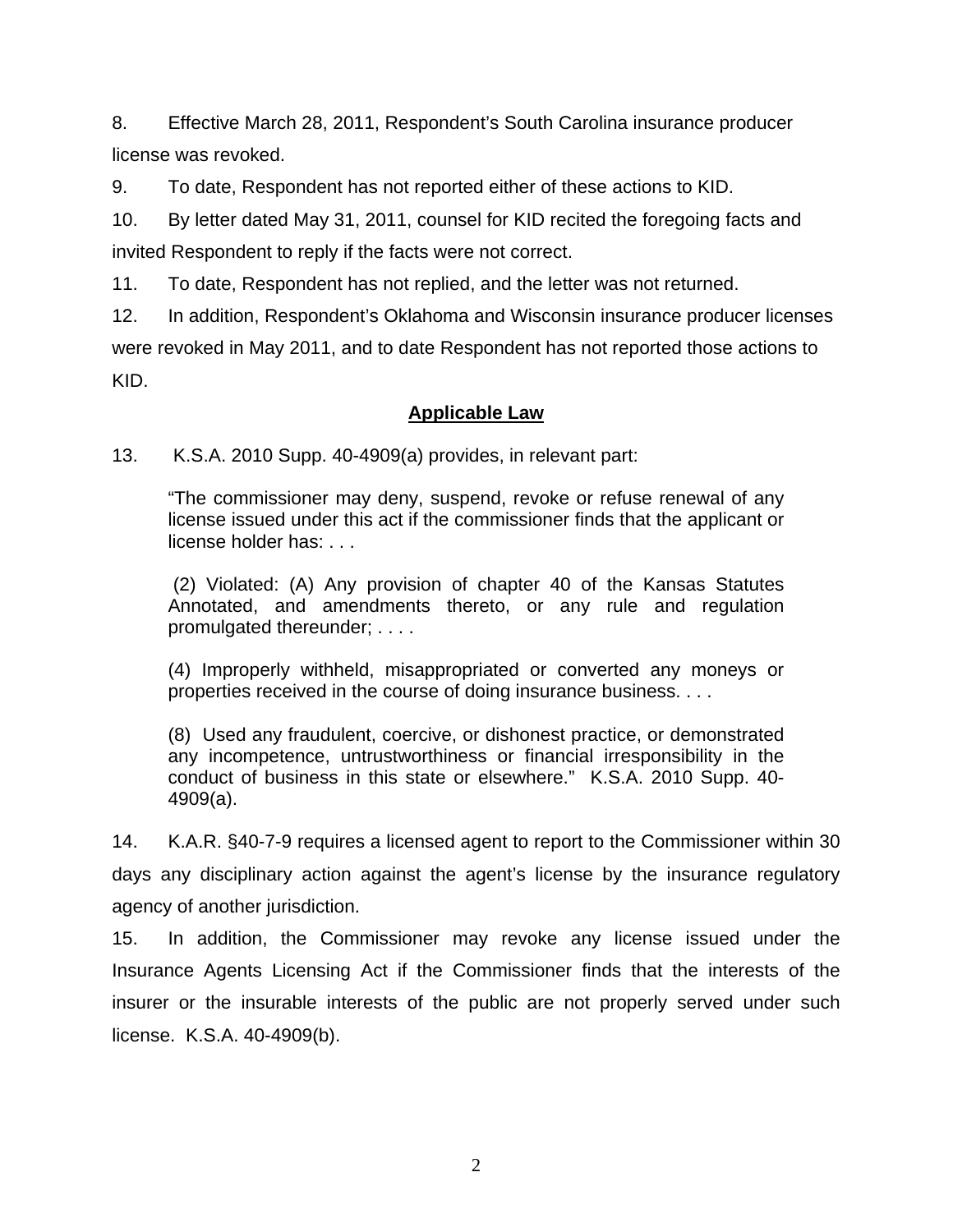#### **Conclusions of Law**

16. The Commissioner has jurisdiction over Respondent as well as the subject matter of this proceeding, and such proceeding is held in the public interest.

17. The Commissioner finds, based on the facts contained in paragraphs 7 through 9 and 12, that Respondent's license may be revoked pursuant to K.S.A. 40-4909(a)(2)(A) because Respondent has violated K.A.R. §40-7-9(a) by failing to report a disciplinary action against her insurance agent license by another state.

18. The Commissioner finds, based on the Golden Rule Insurance Company investigation report, that Respondent's license may be revoked pursuant to K.S.A. 40- 4909(a)(4) and (a)(8) because Respondent has misappropriated funds and used a fraudulent or dishonest practice in the course of doing insurance business.

19. Based on the foregoing findings, the Commissioner concludes that sufficient grounds exist for the revocation of Respondent's insurance agent's license pursuant to K.S.A. 40-4909(a).

20. The Commissioner further concludes Respondent's license may be revoked pursuant to K.S.A. 40-4909(b) because such license is not properly serving the interests of the insurer and the insurable interests of the public.

21. Based on the facts and circumstances set forth herein, it appears that the use of summary proceedings in this matter is appropriate, in accordance with the provisions set forth in K.S.A. 77-537(a), in that the use of summary proceedings does not violate any provision of the law, the protection of the public interest does not require the KID to give notice and opportunity to participate to persons other than Respondent, and after investigation, KID believes in good faith that the allegations will be supported to the applicable standard of proof.

#### **Policy to be Served**

22. Before issuing an insurance agent license, the Commissioner must determine that the applicant is qualified and has not committed any act that would be grounds for denial, suspension, or revocation. K.S.A. 40-4905(b). Further, the Commissioner may revoke any license issued under the Insurance Agents Licensing Act if the Commissioner finds that the interests of the insurer or the insurable interests of the public are not properly served under the license. The following action is appropriate to

3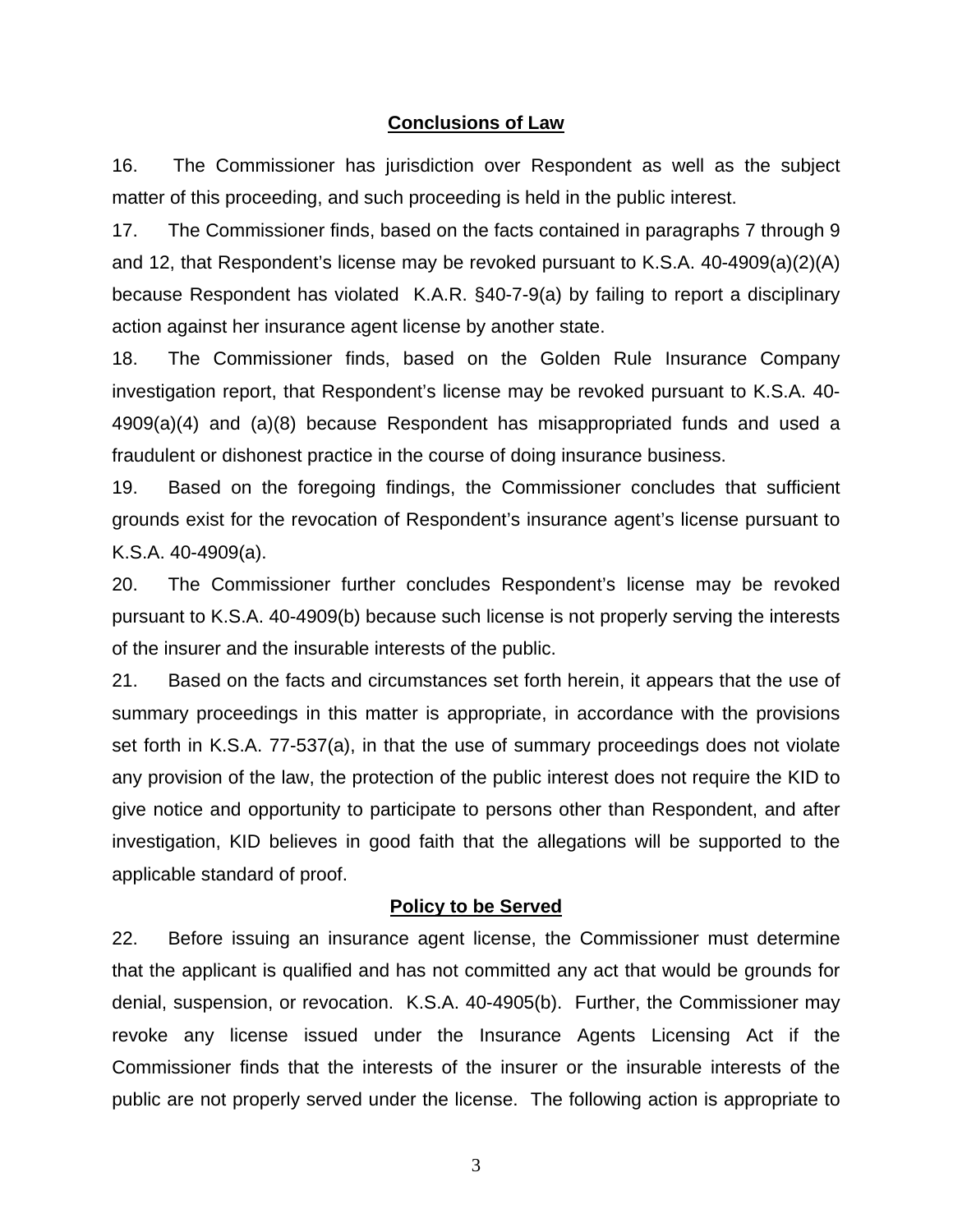promote the security and integrity of the insurance business and protect insurance consumers by licensing, or continuing to license, persons or entities to sell, solicit, or negotiate insurance in the State of Kansas only if their conduct indicates they are both qualified and trustworthy.

 **IT IS THEREFORE ORDERED BY THE COMMISSIONER OF INSURANCE THAT** the Kansas nonresident insurance agent's license of **ASHLEY RAE LIGHTNER**  is hereby **REVOKED. It is further ordered,** that **ASHLEY RAE LIGHTNER** shall **CEASE and DESIST** from the sale, solicitation, or negotiation of insurance, doing any act toward the sale, solicitation, or negotiation of insurance, and/or receiving compensation deriving from the sale, solicitation, or negotiation of insurance conducted on and after the effective date of this order.

 **IT IS SO ORDERED THIS \_\_1st\_\_ DAY OF \_\_July\_\_\_ 2011, IN THE CITY OF TOPEKA, COUNTY OF SHAWNEE, STATE OF KANSAS.** 



 \_/s/ Sandy Praeger\_\_\_\_\_\_\_\_\_\_\_\_\_\_\_\_ Sandy Praeger Commissioner of Insurance

 \_/s/ Zachary J.C. Anshutz\_\_\_\_\_\_\_\_\_\_ Zachary J.C. Anshutz General Counsel

## **NOTICE OF RIGHTS TO HEARING AND REVIEW**

**Within fifteen (15) days of the date of service of this Summary Order, Respondent** may submit a written request for a hearing pursuant to K.S.A. 77-537 and K.S.A. 77-542. Any request for a hearing should be addressed to the following:

 Zachary J.C. Anshutz, General Counsel Kansas Insurance Department 420 S.W.  $9<sup>th</sup>$  Street Topeka, Kansas 66612